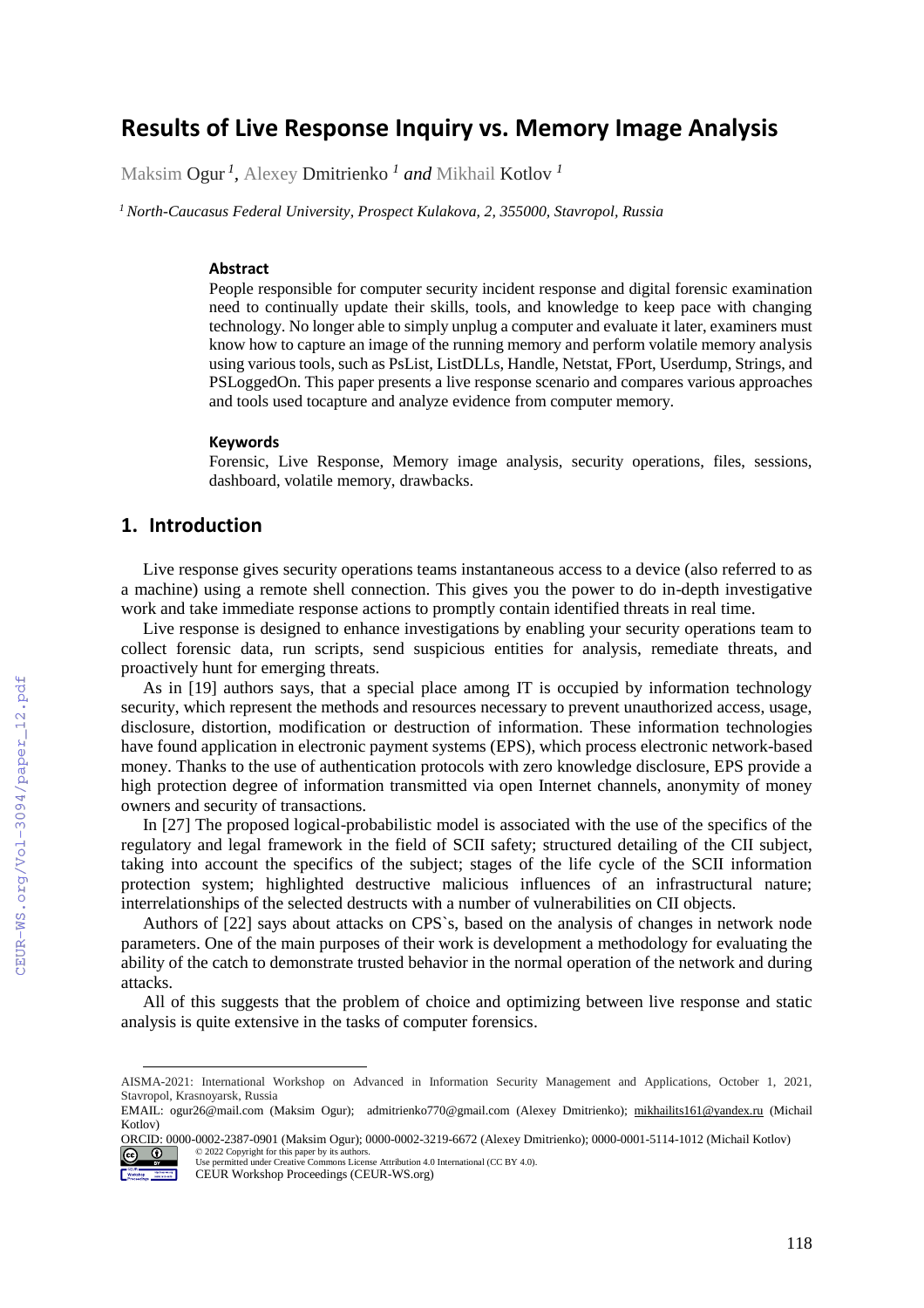# **2. Basic tasks**

With live response, analysts can do all of the following tasks:

- Run basic and advanced commands to do investigative work on a device.
- Download files such as malware samples and outcomes of PowerShell scripts.
- Download files in the background (new!).<br>• Upload a PowerShell script or executable

Upload a PowerShell script or executable to the library and run it on a device from a tenant level.

• Take or undo remediation actions.

## **2.1. Live response dashboard overview**

During initiation of a live response session on a device, a dashboard opens. The dashboard provides information about the session such as the following:

- Who created the session
- When the session started
- The duration of the session

The dashboard also gives you access to:

- Disconnect session
- Upload files to the library
- Command console
- Command log

## **2.2. Initiation of a live response session on a device (Windows platform)**

- Sign in to Microsoft 365 Defender portal.
- Navigate to Endpoints > Device inventory and select a device to investigate. The devices page opens.
- Launch the live response session by selecting Initiate live response session. A command console is displayed. Wait while the session connects to the device.

● Use the built-in commands to do investigative work. For more information, see Live response commands.

● After completing your investigation, select Disconnect session, then select Confirm.

#### **2.3. Live response dashboard overview**

The traceability matrix of Table 1 is a mapping of the capabilities of live response and memory analysis tools during an investigation of a memory image (or running memory). The Live Response part of Figure 1 lists the tools used in live response, and the Memory Analysis part shows tools that analyze physical memory dumps. This section contains hints for creating and maintaining Word files and suggestions for avoiding common mistakes.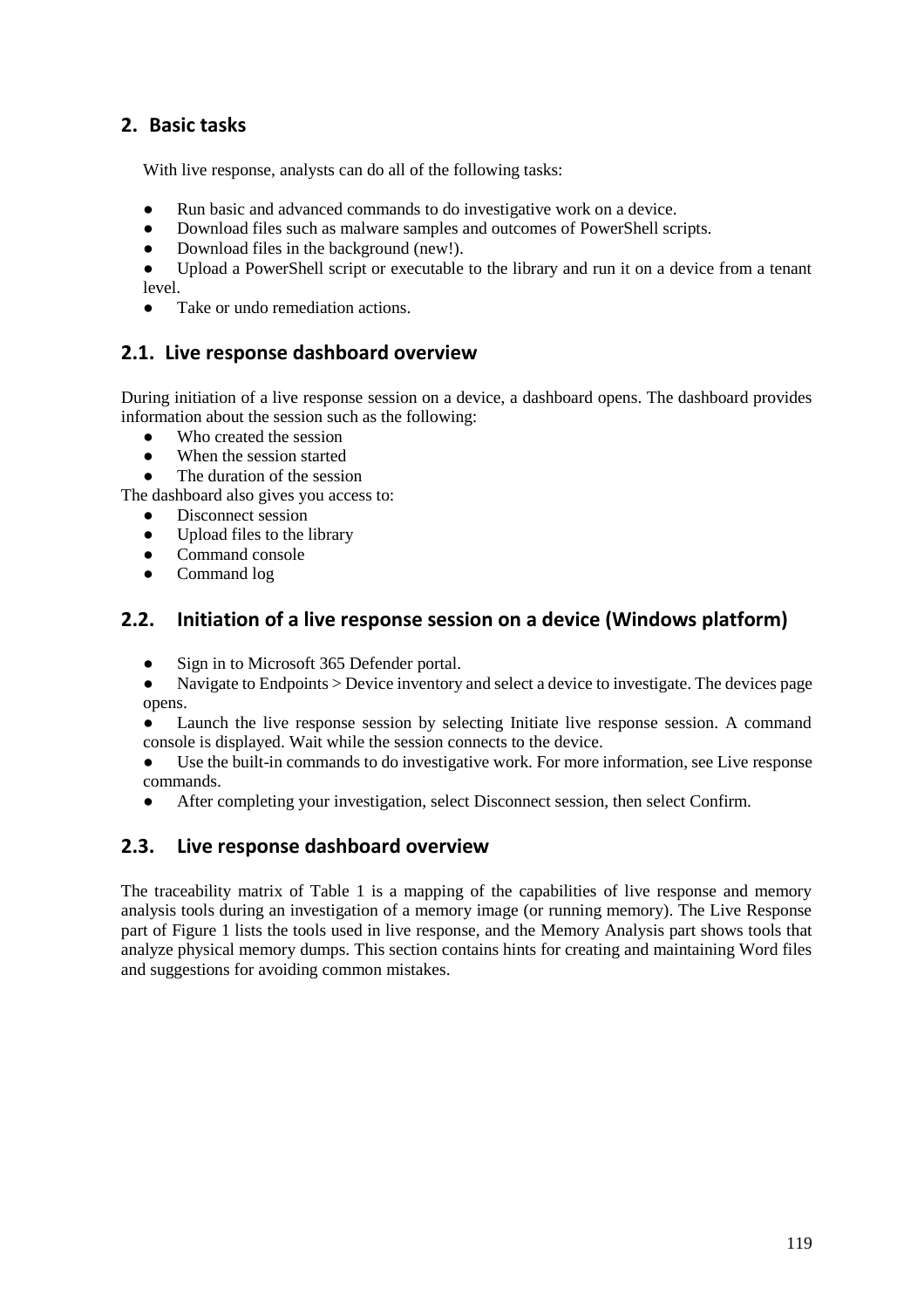# **Table 1**



In our virtual environment scenario, we start with a Windows XP Service Pack 2 virtual machine with an IP address of 192.168.203.132. Netcat was used to establish a telnet connection on port 4444 (PID: 3572) with a second machine at 192.168.203.133. MACSpoof was also installed and running (PID: 3008). This machine was then compromised by installing the FUTo rootkit and a ProRat server listening on port 5110. The netcat and MACSpoof processes were then hidden using the FUTo rootkit. In the following sections, we present two possible techniques to approach the compromised system and we discuss what details are visible and invisible concerning the various compromises using each approach. The first approach we present is a live response process using sys-internal style tools. The second is a static memory dump analysis using open source memory analysis tools. Finally, we discuss the benefits and drawbacks of both approaches.

## **2.4. Live Response**

The first approach is live response. Here an investigator would first establish a trusted command shell. In addition, they would establish a method for transmitting and storing the information on a data collection system of some sort. One option is to redirect the output of the commands on the compromised system to the data collection system. One popular tool is netcat, a network utility that transmits data across network connections. Another approach would be to insert a USB drive and write all query results to that external drive. Finally, investigators would attempt to bolster the credibility of the tool output in court. During a live interrogation of a system, it is important to realize that the state of the running machine is not static. This could lead to the same query producing different results based on when it is run. Therefore, hashing the memory is not effective. Rather, an investigator could compute a cryptographic checksum of the tool outputs and make a note of this hash value in the log. This would help dispel any notion that the results had been altered after the fact. In this exercise, HELIX (a live response and Linux bootable CD), was used to establish a trusted command shell.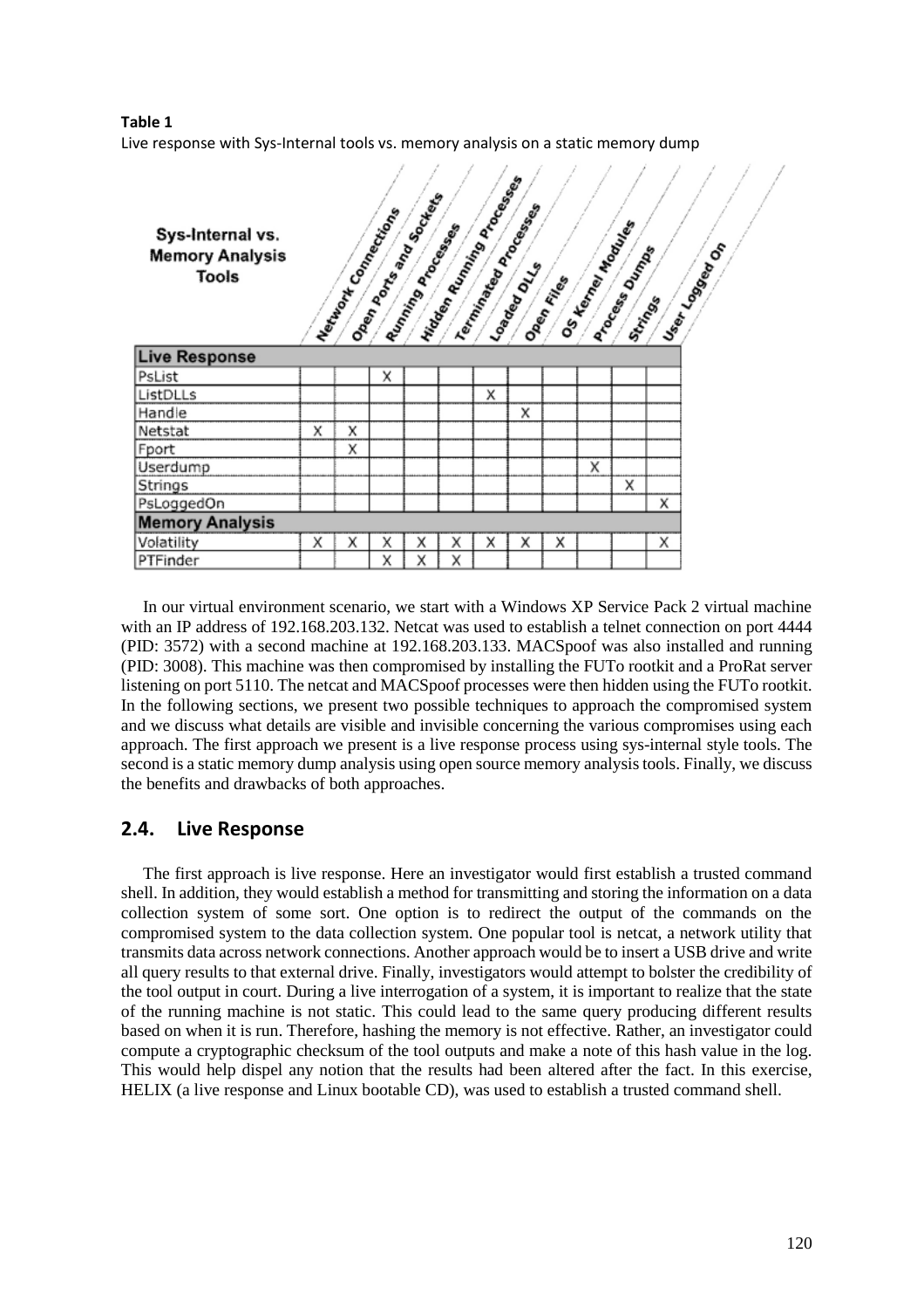

**Figure 1**: Trusted command shell established using HELIX

Once the above data collection setup is complete, an investigator can begin to collect evidence from the compromised system. The sys-internal style tools used in this exercise are not meant to be an exhaustive list. Rather, they are representative of the types of tools available. The common thread for the tools used is that each relies on native API calls to some degree, and thus the results are filtered through the operating system. The tools used in this case were PsList, ListDLLs, Handle, Netstat, FPort, Userdump, Strings, and PSLoggedOn.

| Name          | Pid Pri |    | Thd            | Hnd  | Priv  | CPU Time    | Elapsed Time |
|---------------|---------|----|----------------|------|-------|-------------|--------------|
| Idle          | ø       | ø  | 1              | ø    | ø     | 1:45:29.406 | 0:00:00.000  |
| System        | 4       | 8  | 56             | 495  | ø     | 0:00:52.765 | 0:00:00.000  |
| smss          | 608     | 11 | 3              | 21   | 168   | 0:00:00.234 | 22:28:01.462 |
| csrss         | 656     | 13 | 12             | 490  | 2044  | 0:00:23.718 | 22:28:00.274 |
| winlogon      | 680     | 13 | 19             | 564  | 7788  | 0:00:03.984 | 22:27:59.274 |
| services      | 724     | 9  | 16             | 364  | 3996  | 0:02:06.984 | 22:27:57.883 |
| Isass         | 736     | 9  | 19             | 344  | 3720  | 0:00:02.093 | 22:27:57.712 |
| vmacthlp      | 896     | 8  | 1              | 24   | 704   | 0:00:00.093 | 22:27:56.446 |
| svchost       | 912     | 8  | 17             | 194  | 3060  | 0:00:00.515 | 22:27:56.133 |
| svchost       | 1016    | 8  | 11             | 283  | 1804  | 0:00:01.125 | 22:27:53.618 |
| svchost       | 1112    | 8  | 71             | 1352 | 14516 | 0:00:19.328 | 22:27:52.899 |
| svchost       | 1168    | 8  | 6              | 81   | 1292  | 0:00:01.109 | 22:27:52.508 |
| svchost       | 1308    | 8  | 15             | 215  | 1748  | 0:00:00.296 | 22:27:52.258 |
| ccSetMgr      | 1508    | 8  | 6              | 188  | 4040  | 0:00:00.593 | 22:27:50.915 |
| ccEvtMar      | 1552    | 8  | 15             | 286  | 4220  | 0:00:00.609 | 22:27:50.196 |
| SPBBCSvc      | 1640    | 8  | 14             | 239  | 6188  | 0:00:01.281 | 22:27:49.571 |
| spoolsv       | 1716    | 8  | 11             | 116  | 3528  | 0:00:00.359 | 22:27:49.274 |
| Rtyscan       | 648     | 8  | 51             | 579  | 59672 | 0:00:50.687 | 22:27:42.305 |
| VMwareService | 1224    | 13 | 3              | 56   | 1004  | 0:00:06.468 | 22:27:40.415 |
| explorer      | 2468    | 8  | 11             | 425  | 16392 | 0:01:18.656 | 22:26:39.665 |
| VMwareTray    | 2616    | 8  | 1              | 27   | 764   | 0:00:00.250 | 22:26:34.602 |
| VMwareUser    | 2632    | 8  | 3              | 154  | 2212  | 0:00:04.375 | 22:26:34.477 |
| ccApp         | 2640    | 8  | 9              | 240  | 4260  | 0:00:00.531 | 22:26:34.430 |
| wuauclt       | 3072    | 8  | 3              | 164  | 2188  | 0:00:00.359 | 22:26:23.821 |
| cmd           | 3540    | 8  | 1              | 31   | 2036  | 0:00:00.796 | 22:25:19.290 |
| cmd           | 3796    | 8  | $\mathbf{1}$   | 31   | 2024  | 0:00:00.281 | 1:03:51.489  |
| services      | 3144    | 8  | 3              | 85   | 15068 | 0:01:54.062 | 0:59:25.329  |
| cmd           | 3816    | 8  | $\mathbf{1}$   | 31   | 1996  | 0:00:00.109 | 0:14:52.184  |
| helix         | 3872    | 8  | 9              | 289  | 21496 | 0:00:10.796 | 0:06:40.437  |
| cmd           | 1896    | 8  | 1              | 31   | 2020  | 0:00:00.171 | 0:01:12.078  |
| pslist        | 3656    | 13 | $\overline{2}$ | 82   | 1188  | 0:00:00.375 | 0:00:03.781  |

**Figure 2**: Results from PSList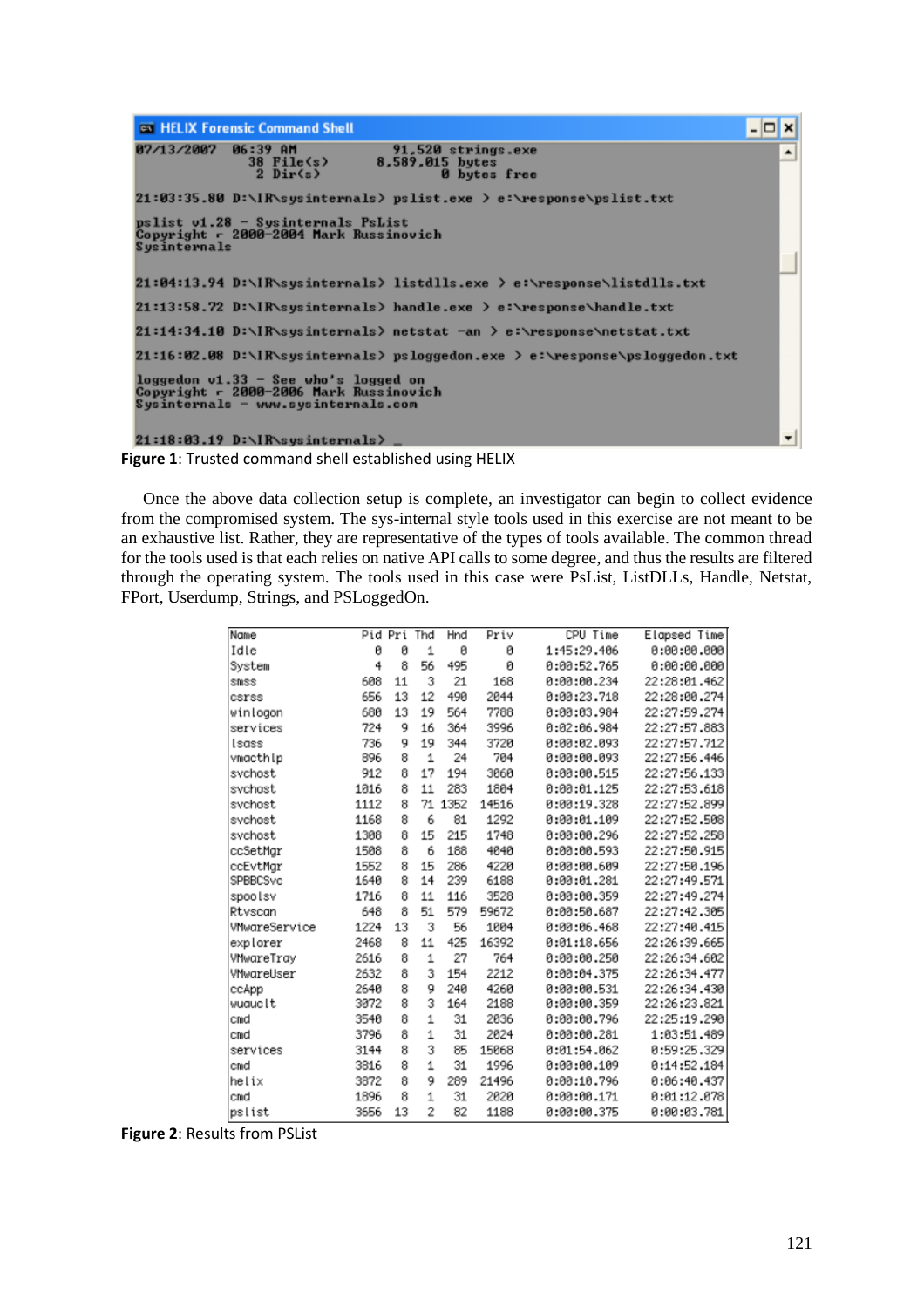PsList allows investigators to view process and thread statistics on a system. Applying PsList reveals all running processes on the system but does not reveal the presence of the rootkit or the other processes that the rootkit has hidden (netcat and MACSpoof).

| ListDLLs v2.25 - DLL lister for Win9x/NT                                                      |                                          |         |                                                                                                                                                                                                                                      |  |  |  |
|-----------------------------------------------------------------------------------------------|------------------------------------------|---------|--------------------------------------------------------------------------------------------------------------------------------------------------------------------------------------------------------------------------------------|--|--|--|
|                                                                                               | Copyright (C) 1997–2004 Mark Russinovich |         |                                                                                                                                                                                                                                      |  |  |  |
|                                                                                               | Sysinternals - www.sysinternals.com      |         |                                                                                                                                                                                                                                      |  |  |  |
|                                                                                               |                                          |         |                                                                                                                                                                                                                                      |  |  |  |
| System pid: 4                                                                                 |                                          |         |                                                                                                                                                                                                                                      |  |  |  |
|                                                                                               | Command line: ⊲no command line>          |         |                                                                                                                                                                                                                                      |  |  |  |
|                                                                                               |                                          |         |                                                                                                                                                                                                                                      |  |  |  |
|                                                                                               | lsmss.exe pid: 608                       |         |                                                                                                                                                                                                                                      |  |  |  |
| Command line: \SystemRoot\System32\smss.exe                                                   |                                          |         |                                                                                                                                                                                                                                      |  |  |  |
| Base                                                                                          | Size                                     | Version | Path                                                                                                                                                                                                                                 |  |  |  |
| 8x48588888 8xf888                                                                             |                                          |         | \SystemRoot\System32\smss.exe                                                                                                                                                                                                        |  |  |  |
|                                                                                               |                                          |         | 0x7c900000 0xb0000 5.01.2600.2180 C:\WINDOWS\system32\ntdll.dll                                                                                                                                                                      |  |  |  |
|                                                                                               |                                          |         |                                                                                                                                                                                                                                      |  |  |  |
| csrss.exe pid: 656                                                                            |                                          |         |                                                                                                                                                                                                                                      |  |  |  |
|                                                                                               |                                          |         | Command line: C:\WINDOWS\system32\csrss.exe ObjectDirectory=\Windows                                                                                                                                                                 |  |  |  |
| SharedSection=1024,3072,512 Windows=On SubSystemType=Windows ServerDll=basesrv.1              |                                          |         |                                                                                                                                                                                                                                      |  |  |  |
| 2, ServerDll=winsrv:UserServerDllInitialization,3 ServerDll=winsrv:ConServerDllInitialization |                                          |         |                                                                                                                                                                                                                                      |  |  |  |
| ProfileControl=Off MaxRequestThreads=16                                                       |                                          |         |                                                                                                                                                                                                                                      |  |  |  |
| Busse                                                                                         | Size                                     | Version | Puth                                                                                                                                                                                                                                 |  |  |  |
| 0x4g680000 0x5000                                                                             |                                          |         | \??\C:\WINDOWS\system32\csrss.exe                                                                                                                                                                                                    |  |  |  |
| Өх7с900000                                                                                    | 0xb0000                                  |         | 5.01.2600.2180 C:\WINDOWS\system32\ntdll.dll                                                                                                                                                                                         |  |  |  |
|                                                                                               |                                          |         | 0x75b40000 0xb000    5.01.2600.2180    C:\WINDOWS\system32\CSRSRV.dll                                                                                                                                                                |  |  |  |
|                                                                                               |                                          |         | 0x75b50000 0x10000 5.01.2600.2180 C:\WINDOWS\system32\basesrv.dll                                                                                                                                                                    |  |  |  |
| 0x75b60000                                                                                    |                                          |         | 0x4b000 5.01.2600.3103 C:\WINDOWS\system32\winsrv.dll                                                                                                                                                                                |  |  |  |
| 0x77f10000                                                                                    | 0x47000                                  |         | 5.01.2600.3316 C:\WINDOWS\system32\GDI32.dll                                                                                                                                                                                         |  |  |  |
| o o cococo o cococ                                                                            |                                          |         | <b>PERMIT AND AN ARTICLE AND ARREST AND ARREST AND ARREST OF A CONTRACT AND ARREST OF A CONTRACT OF A CONTRACT OF A CONTRACT OF A CONTRACT OF A CONTRACT OF A CONTRACT OF A CONTRACT OF A CONTRACT OF A CONTRACT OF A CONTRACT O</b> |  |  |  |

**Figure 3**: Excerpt from ListDLLs output

ListDLLs allows investigators to view the currently loaded DLLs for a process. Applying ListDLLs reveals the DLLs loaded by all running processes. However, since there are processes that are hidden, ListDLLs cannot show the DLLs loaded for them. Thus, critical evidence that could reveal the presence of the rootkit is missed. The problem is that an attacker may have compromised the Windows API upon which an investigator's toolkit depends. To a degree, this is the case with our scenario. As a result, rootkit manipulation cannot be easily detected with these tools. A more sophisticated and nonintrusive approach is necessary to find what could be critical evidence.

| 204: LIB           | (KW-) | C:\WINDOWS\WINdowsopdate.tog                                                                                                     |
|--------------------|-------|----------------------------------------------------------------------------------------------------------------------------------|
|                    |       | cmd.exe pid: 3540 USER-D6520207A3\Administrator<br>64: File (RW-) C:\WINDOWS\WinSxS\x86_Microsoft.Windows.Common-Controls_6595b( |
| 84: Section        |       | \BaseNamedObjects\ShimSharedMemory                                                                                               |
|                    |       | 88: File (RW-) C:\tools\nc111nt                                                                                                  |
|                    |       | cmd.exe pid: 3796 USER-D6520207A3\Administrator                                                                                  |
| $64:$ File $(RW-)$ |       | C:\WINDOWS\WinSxS\x86_Microsoft.Windows.Common-Controls_6595b                                                                    |
| 78: File (RW-)     |       | C:\tools\FUTo_enhanced\FUTo_enhanced\FUTo\EXE                                                                                    |
| 84: Section        |       | \BaseNamedObjects\ShimSharedMemory                                                                                               |

#### **Figure 4**: Excerpt from Handle output

The Handle utility allows investigators to view open handles for any process. It reveals the open files for all the running processes, which includes the path to the file. In this case, one of the сommand shells is running from a directory labeled …\FUTo\EXE. This is a strong hint of the presence of the FUTo rootkit. Similarly, there is another instance of cmd.exe running from C:\tools\nc11nt. The nc11nt folder is a default for the windows distribution of netcat. While it is useful to show the implications of the tool results, it is important to remember that simply renaming these directories or running the cmd.exe from a different directory would have prevented these disclosures.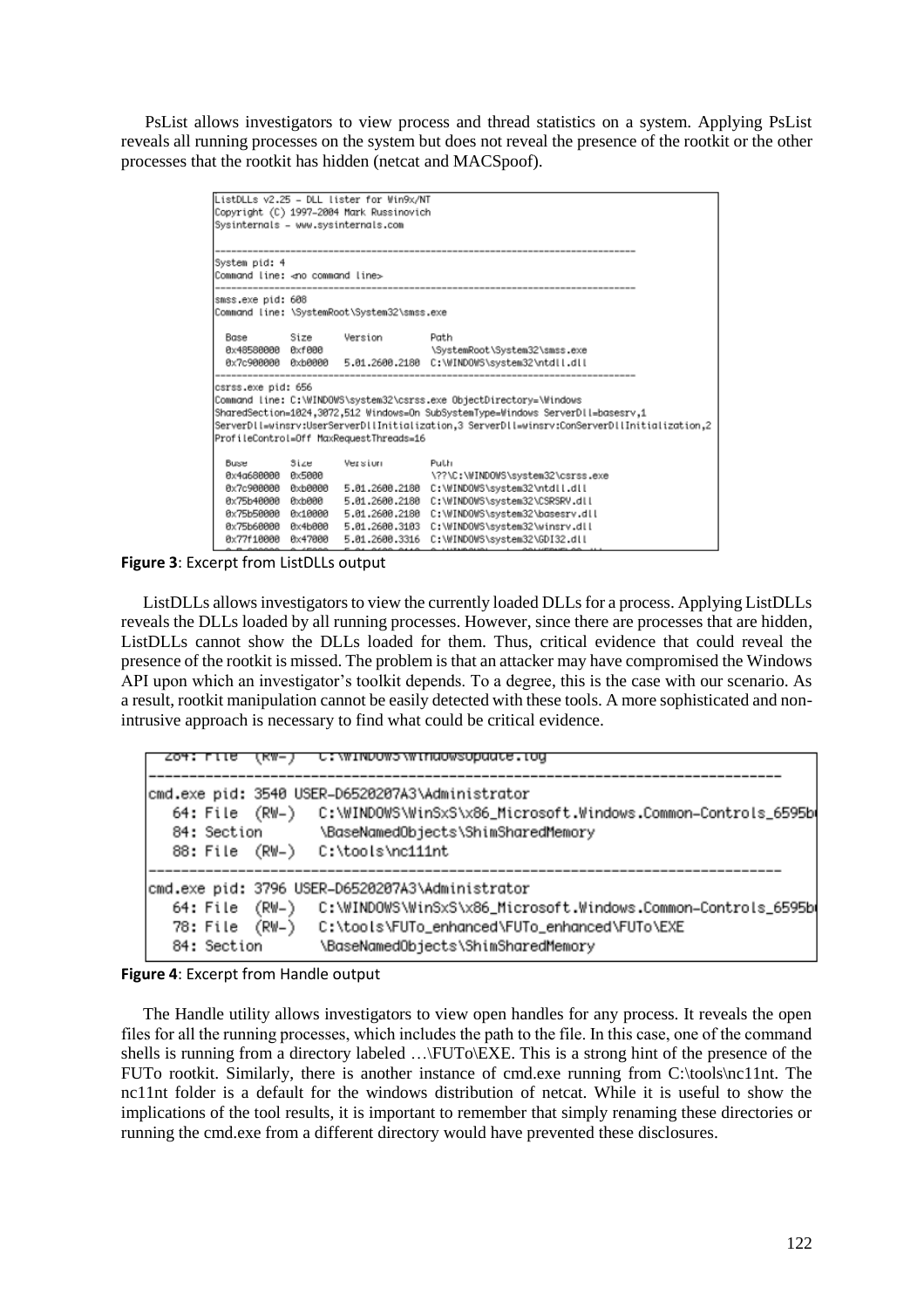| Active Connections |                          |                 |           |  |  |  |
|--------------------|--------------------------|-----------------|-----------|--|--|--|
| Proto              | Local Address            | Foreign Address | State     |  |  |  |
| TCP                | 0.0.0.0:135              | 0.0.0.0:0       | LISTENING |  |  |  |
| TCP                | 0.0.0.0:445              | 0.0.0.0:0       | LISTENING |  |  |  |
| TCP                | 8.8.8.8:5112             | 8.8.8.8.8       | LISTENING |  |  |  |
| TCP                | 0.0.0.0:5757             | 0.0.0.0.0       | LISTENING |  |  |  |
| TCP                | 0.0.0.0:51100            | 0.0.0.0.0       | LISTENING |  |  |  |
| TCP                | 127.0.0.1:1033           | 0.0.0.0:0       | LISTENING |  |  |  |
| TCP                | 192.168.203.132:139      | 0.0.0.0:0       | LISTENING |  |  |  |
| <b>UDP</b>         | 0.0.0.0:445              | * *             |           |  |  |  |
| <b>UDP</b>         | 0.0.0.0:500              | * *             |           |  |  |  |
| <b>UDP</b>         | 0.0.0.0:1026             | * *             |           |  |  |  |
| <b>UDP</b>         | 0.0.0.0:1054             | $* - *$         |           |  |  |  |
| <b>UDP</b>         | 0.0.0.0:4500             | * *             |           |  |  |  |
| <b>UDP</b>         | 127.0.0.1:123            | * *             |           |  |  |  |
| <b>UDP</b>         | 127.0.0.1:1900           | * *             |           |  |  |  |
| <b>UDP</b>         | 192.168.203.132:123      | * *             |           |  |  |  |
| <b>UDP</b>         | 192.168.203.132:137      | * *             |           |  |  |  |
| <b>UDP</b>         | 192.168.203.132:138      | * *             |           |  |  |  |
| <b>UDP</b>         | 192, 168, 203, 132: 1900 | * *             |           |  |  |  |

**Figure 5**: Netstat results

The Netstat utility allows investigators to view the network connections of a running machine. Nestat (with the –an option) reveals nothing immediately suspicious in this case.

```
FPort v2.0 - TCP/IP Process to Port Mapper
Copyright 2000 by Foundstone, Inc.
http://www.foundstone.com
Pid
      Process
                             Port Proto Path
                        \rightarrow 135
1016
                                    TCP
       System
                        \rightarrow 139
                                    TCP
4
\overline{4}System
                         \Rightarrow 445
                                    TCP
2640 ссАрр
                         \rightarrow 1033
                                    TCP
                                            C:\Program Files\Common Files\Symantec Shared\ccApp.exe
ø
       System
                         \rightarrow 1130
                                    TCP
3144 services
                         \Rightarrow 5112
                                    TCP
                                            C:\WINDOWS\services.exe
                         -> 5757TCP
3144 services
                                            C:\WINDOWS\services.exe
                                            C:\WINDOWS\services.exe
3144 services
                         -> 51100 TCP
0
       System
                         \rightarrow 123
                                    UDP
2640 ccApp
                         \rightarrow 123
                                            C:\Program Files\Common Files\Symantec Shared\ccApp.exe
                                    UDP
                        \rightarrow 137
Ø
                                    UDP
       System
Й
                        \rightarrow 138
                                    UDP
       System
1016
                             445
                                    UDP
                         \rightarrow500
                                    UDP
4
       System
                         \rightarrow3144 services
                             1026
                                    UDP
                                            C:\WINDOWS\services.exe
                         \Rightarrow3144
      services
                             1054
                                    UDP
                                            C:\WINDOWS\services.exe
                         \rightarrowЙ
       System
                             1900
                                    HDP
                         \rightarrow4500
                                    UDP
3144 services
                                            C:\WINDOWS\services.exe
                         \rightarrow
```
**Figure 6**: Results of FPort

#### **3. Analysis**

Thus far, was described incident response approaches to the scenario discussed. The approach is the well-known live response where an investigator surveys the crime scene, collects the evidence, and at the same time probes for suspicious activity. The approach is the relatively new field of volatile memory analysis where an investigator collects the memory dump and performs analysis in an isolated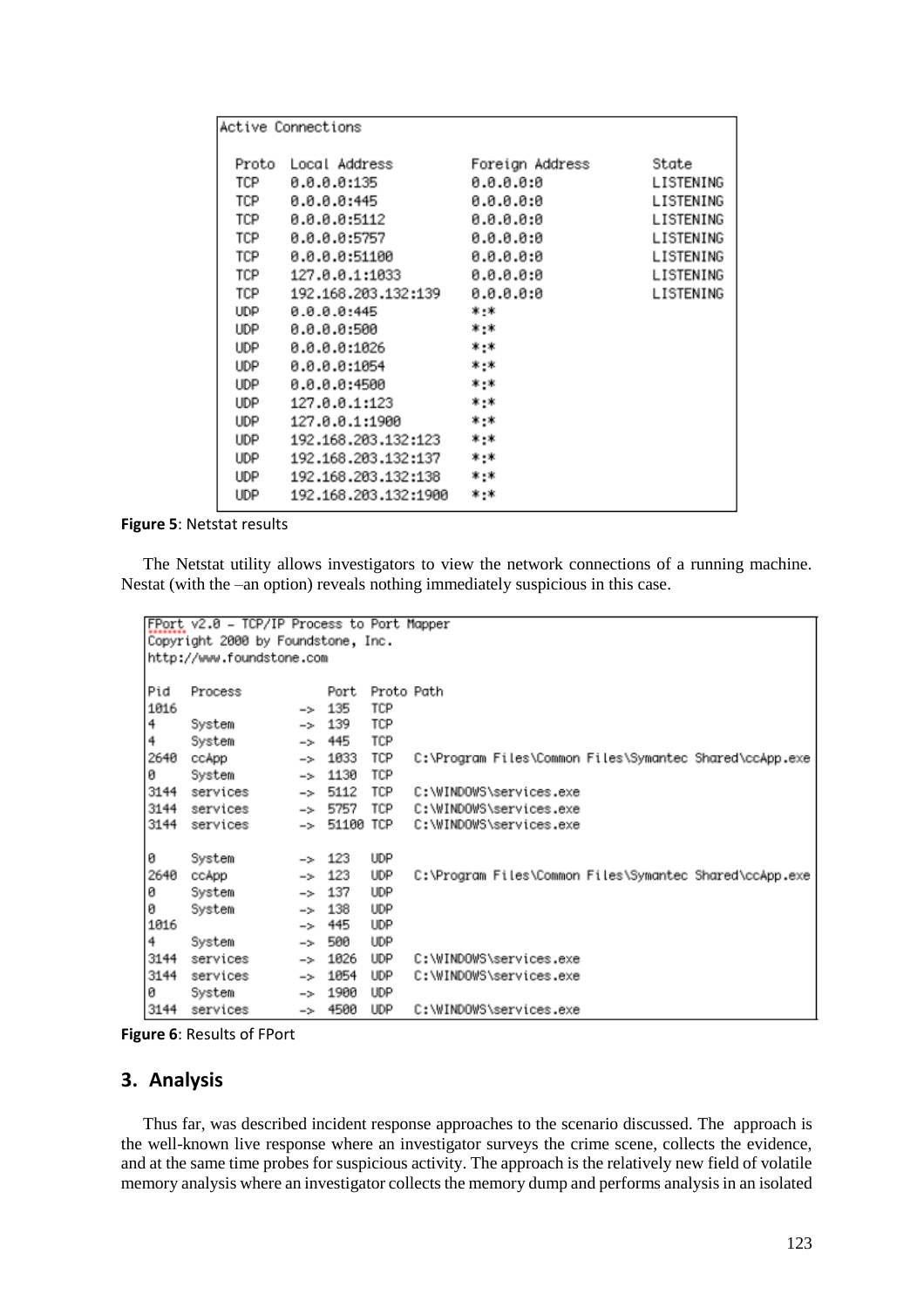environment. In different approaches, was described what types of information gave an investigator insight into the scenario. Now, it will be discussed some of the issues with live response that hinder effective analysis of a digital crime scene. It also will be discussed why volatile memory analysis should be the ideal approach to investigating cyber crime. While the purpose of live response is to collect all relevant evidence from the system that will likely be used to confirm whether an incident occurred, the implementation of the process has significant setbacks, including the following:

First Responder toolkit may rely on Windows API: The problem is that if an attacker compromises the system and changes system files without an investigator suspecting, then an investigator could collect a large amount of evidence that is based on compromised sources. As a result, this would damage the credibility of the analysis in a court of law.

Live response is not repeatable: The information in memory is volatile and with every passing second, bytes are being overwritten. As we saw in our scenario, the tools may produce the correct output and in themselves can be verified by a third-party expert. However, the input data supplied to them can never be reproduced. As a result, this puts the evidence collected at risk in a court of law. Therefore, it becomes difficult for investigators to prove the correctness of their analysis of the evidence. [Walters 2007].

● Investigators cannot ask new questions later: The live response process does not support examination of the evidence in a new way. This is mainly because the same inputs to the tools from the collection phase cannot be reproduced. As a result, investigators cannot ask new questions later on in the analysis phase of the investigation [Walters 2007]. By the analysis phase, it becomes impossible to learn anything new about the compromise. In addition, as we saw in our scenario, once critical evidence is missed during collection, it can never be recovered again. It damages the case against the attacker.

On the other hand, a volatile memory analysis shows promise in that the only source of evidence is the physical memory dump. Moreover, collection of physical memory has become more commonly practiced. An investigator can then build the case by analyzing the memory dump in an isolated environment that is non-obtrusive to the evidence. Thus, volatile memory analysis addresses the drawbacks facing live response as follows:

It limits impact to the compromised system: Unlike live response, memory analysis uses a simplified approach to investigating a crime scene. It involves merely extracting the memory dump and minimizes the fingerprint left on the compromised system. In addition, the nature of live response puts the analysis of the evidence at risk in a court of law. As a result, an investigator gets the added benefit of analyzing the memory dump fully confident that the impact to the data is minimal.

Analysis is repeatable: Since the memory dumps are analyzed directly and in isolated environments, this allows for multiple sources to validate and repeat the analysis. We saw this in our scenario, where the hidden malware processes were identified by the two tools. In addition, it allows for conclusions made by investigators to be verified by third-party experts. Essentially, it improves the credibility of the analysis in a court of law.

Nature of analysis supports asking new questions later: Contrary to live response, memory analysis allows investigators with more expertise, technique, or understanding to ask new questions later on in the investigation [Walters 2007]. We saw this in our scenario. Our initial analysis of the memory dump with Volatility gave us some suspicion of a rootkit being present on the system. We later confirmed this with evidence of the terminated rootkit process using the Lsproc script. This important evidence may have been missed in a live response.

One of the greatest drawbacks with volatile memory analysis is that the tools' support has not matured enough. This is because with every release of a new operating system, the physical memory structure changes. Development of memory analysis tools has been gaining velocity recently, but the kinks still remain. This is an emerging field and new ground is being broken across the area of study.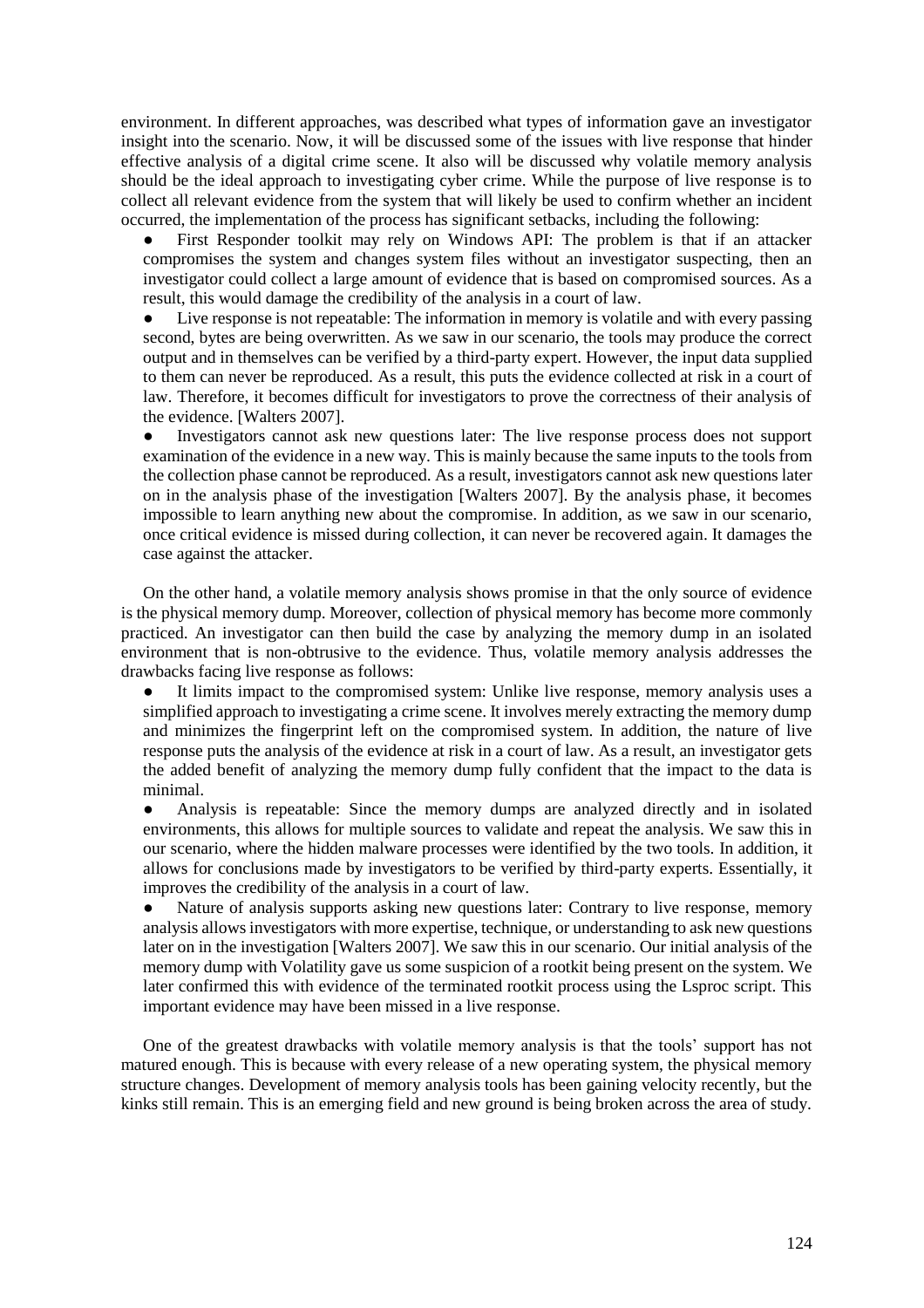#### **4. Acknowledgements**

The work was carried out using the equipment of the Center for Collective Use of North-Caucasus Federal University with financial support from the Ministry of Science and Higher Education of Russian Federation, unique project identifier RF —— 2296.61321X0029 (agreement no. 075-15- 2021-687).

#### **5. References**

- [1] Carrier, B. 2019 Open Source Digital Forensics Tools
- [2] Olajide, F.; Savage, N.; Ndzi, D.; Al-Sinani, H. 2018 Forensic Live Response and Event Reconstruction Methods in Linux Systems
- [3] Thomas, D.S.; Forcht, K.A. 2004 Legal methods of using computer forensics techniques for computer crime analysis and investigation (Issues Inf. Syst. 2004, 5) pp 692-698.
- [4] Harrell, C. 2011 What's a Timeline
- [5] Esposito, S.; Peterso, G. 2013 Creating Super Timelines in Windows Investigations (Proceedings of the 9th International Conference on Digital Forensics, Orlando, FL, USA, 28-30 January 2013) pp. 135-144.
- [6] James, J.I.; Gladyshev, P. Automated inference of past action instances in digital investigations) Int. J. Inf. Secur. 2015, 14) pp 249-261, https://doi.org/10.1007/s10207-014-0249-6.
- [7] Inglot, B.; Liu, L. 2014 Enhanced Timeline Analysis for Digital Forensic Investigations. (Inf. Secur. J. Glob. Perspect. 2014, 23) pp 32-44, https://doi.org/10.1080/19393555.2014.897401.
- [8] Guðjónsson, K. 2010 Mastering the Super Timeline Who Am I?
- [9] Sitompul, O.S.; Handoko, A.; Rahmat, R.F. 2018 File Reconstruction in Digital Forensic (TELKOMNIKA Indones. J. Electr. Eng. 2018, 16) pp 776-794, https://doi.org/10.12928/TELKOMNIKA.v16i2.8230
- [10] Cho, G.S. 2013 A computer forensic method for detecting timestamp forgery in NTFS (Comput. Secur. 2013, 34) pp 36-46, https://doi.org/10.1016/j.cose.2012.11.003.
- [11] Kalber, S.; Dewald, A.; Freiling, F.C. 2013 Forensic application-fingerprinting based on file system metadata (Proceedings of the Seventh International Conference on IT Security Incident Management and IT Forensics, Nuremberg, Germany, 12-14 March 2013) pp 98-112.
- [12] Bang, J.; Yoo, B.; Kim, J.; Lee, S. 2009 Analysis of time information for digital investigation (Proceedings of the Fifth International Joint Conference on INC, IMS and IDC, Seoul, Korea, 25-27 August 2009) pp 1858-1864.
- [13] Chabot, Y.; Bertaux, A.; Nicolle, C.; Kechadi, M.T. 2014 A complete formalized knowledge representation model for advanced digital forensics timeline analysis (Digit. Investig. 2014, 11) pp 95-105, https://doi.org/10.1016/j.diin.2014.05.009.
- [14] Hargreaves, C.; Patterson, J. 2012 An automated timeline reconstruction approach for digital forensic investigations (Digit. Investig. 2012, 9) pp 69-79, https://doi.org/10.1016/j.diin.2012.05.006.
- [15] Brady, O.; Overill, R. 2015 DESO: Addressing volume and variety in large scale criminal cases (Digit. Investig. 2015, 88) pp 72-825, https://doi.org/10.1016/j.diin.2015.10.002.
- [16] Brady, O.; Overill, R.; Keppens, J. 2014 Addressing the increasing volume and variety of digital evidence using an ontology (Proceedings of the 2014 IEEE Joint Intelligence and Security Informatics Conference, Hague, The Netherlands, 24-26 September 2014) pp 176-183.
- [17] Debinski, M.; Breitinger, F.; Mohan, P. 2019 Timeline2GUI: A Log2timeline CSV parser and training scenarios (Digit. Investig. 2019, 28) pp 34-43, https://doi.org/10.1016/j.diin.2018.12.004.
- [18] Soltani, S.; Seno, S.A.H.; Yazdi, H.S. 2019 Event reconstruction using temporal pattern of file system modification (IET Inf. Secur. 2019, 13) pp 201-212, DOI:10.1049/iet-ifs.2018.5209.
- [19] Chistousov, N.K., Kalmykov, I.A., Lapina, M.A., Kalmykov, M.I. Application of Information Security Technologies for Improving the Imitation Resistance of Low-Orbital Satellite Communication Systems. Lecture Notes in Networks and System, 2021, 228, pp. 54-63, [https://doi.org/10.1007/978-3-030-77448-6\\_6](https://doi.org/10.1007/978-3-030-77448-6_6)